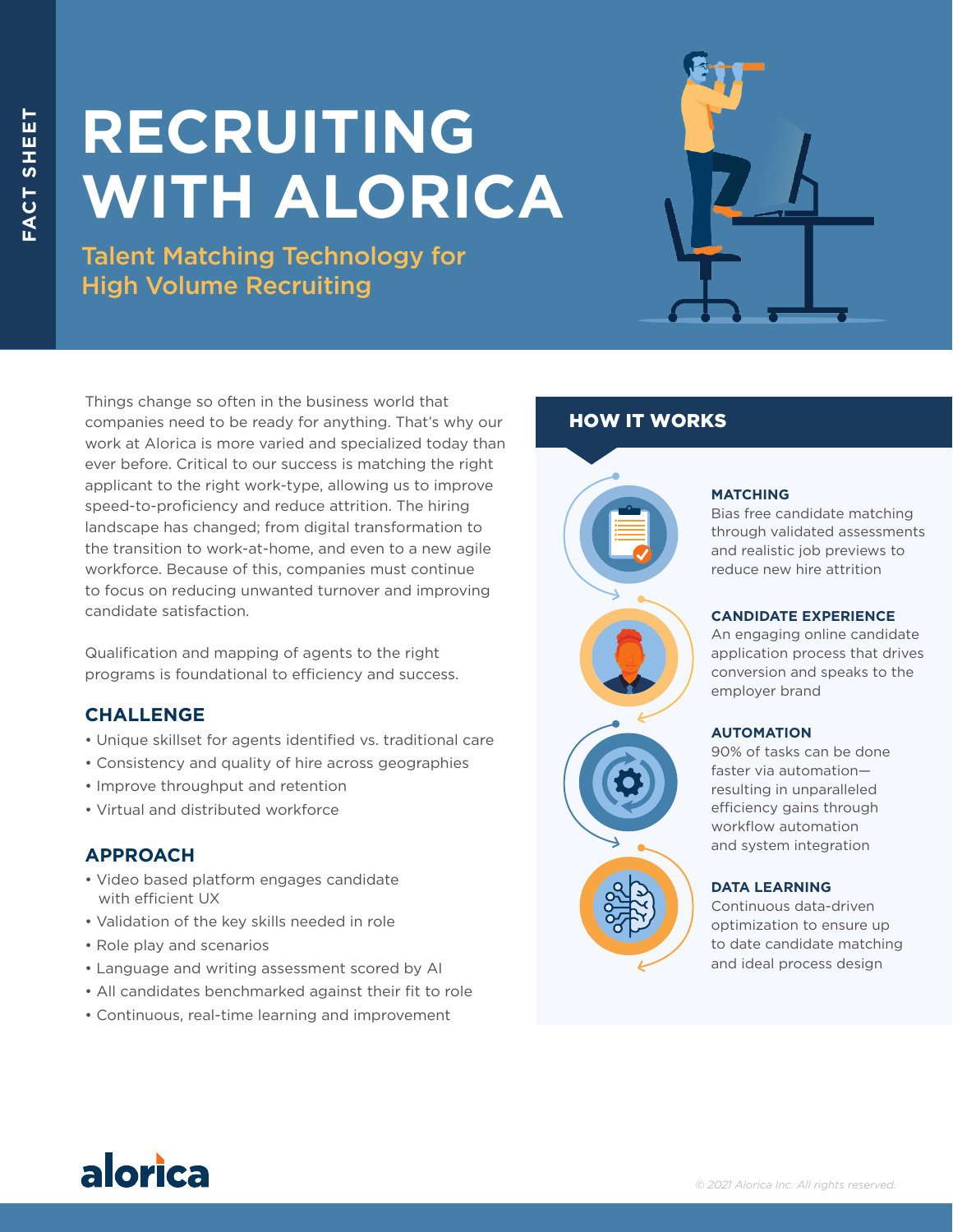### **MEASURABLE OUTCOMES**

**ENABLE SELF-SELECTION** Giving insight into the role itself, the day-today experience, the expectations, and our culture helps ensure they are "choosing" us as well as we are choosing them.

**IMPROVE CANDIDATE EXPERIENCE** Reducing drop-off during recruitment process and increased satisfaction by offering a fast, mobile-first and engaging experience.

**REFINE FLOWTHROUGH** Improving candidate selection by ensuring right fit and right requirements for the job and geography/environment at hand.

**SPEED-TO-PROFICIENCY** Screening for the right skillsets for that job profile in a non-subjective format.

**REDUCE TURNOVER** Reduce early attrition and dropout by providing a realistic job preview as mismanagement of expectations lead to early turnover.



# THE MATCHING METHODOLOGY